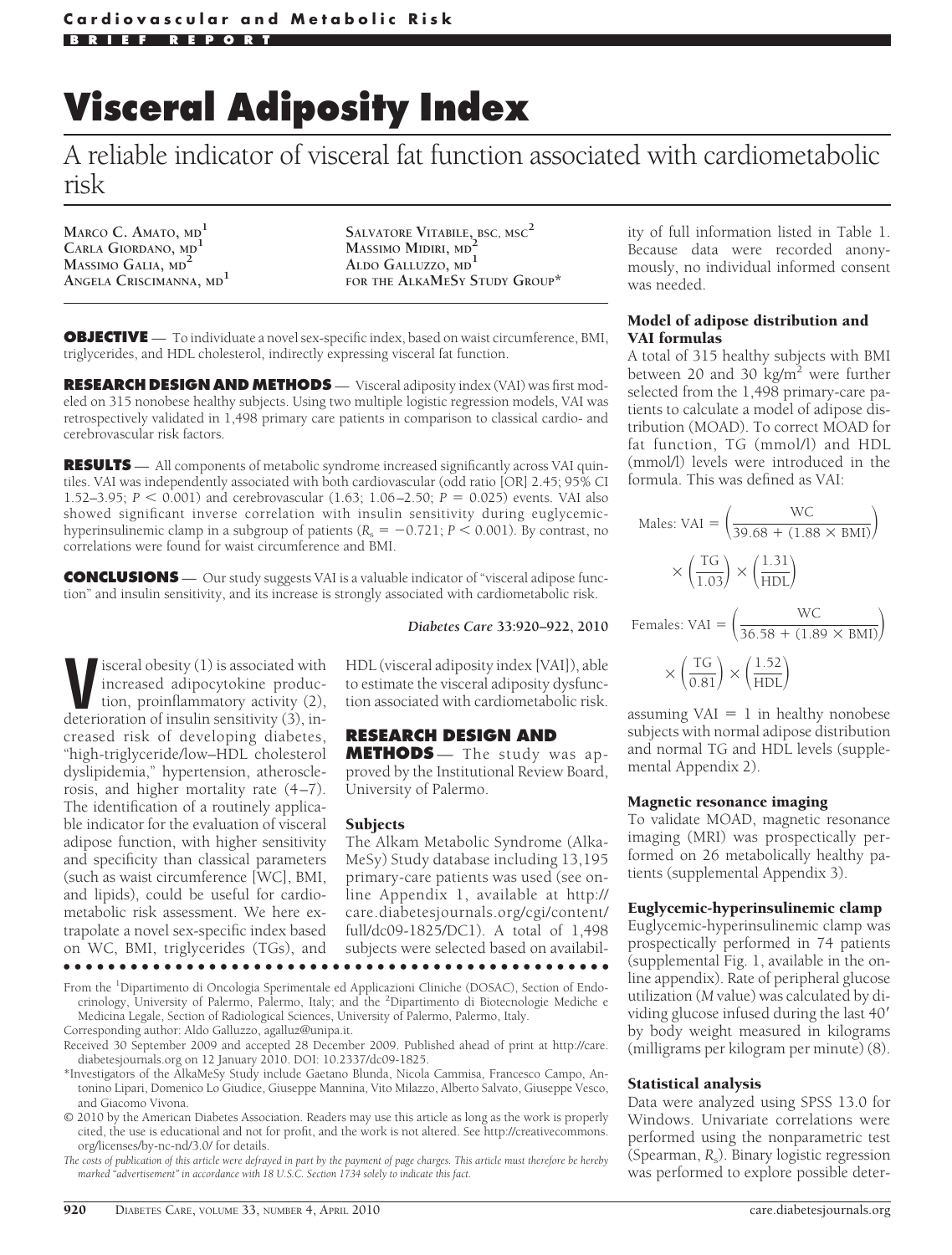| Table 1—Maximum likelihood estimates of logistic regression function related to the dichotomic dependent variables "coronary heart disease |  |
|--------------------------------------------------------------------------------------------------------------------------------------------|--|
| and/or myocardial infarction" and "transient ischemic attack and/or ischemic stroke"                                                       |  |

|                                                  | Regression<br>coefficient | <b>SE</b> | Wald   | $\boldsymbol{P}$ | <b>OR</b>                       | 95% CI for OR  |
|--------------------------------------------------|---------------------------|-----------|--------|------------------|---------------------------------|----------------|
|                                                  |                           |           |        |                  |                                 |                |
| Coronary heart disease and/or myocardial         |                           |           |        |                  |                                 |                |
| infarction                                       |                           |           |        |                  |                                 |                |
| Intercept                                        | $-10.661$                 | 1.990     |        | < 0.001          |                                 |                |
| Presence of metabolic syndrome*                  | 0.390                     | 0.697     | 0.314  | 0.575            | 1.47                            | $0.37 - 5.79$  |
| Total cholesterol                                | 0.004                     | 0.006     | 0.523  | 0.470            | 1.00                            | $0.99 - 1.01$  |
| Diabetes or fasting glucose ≥5.6 mmol/l†         | $-0.904$                  | 0.604     | 2.241  | 0.134            | 0.40                            | $0.12 - 1.32$  |
| High blood pressure*                             | 0.720                     | 0.503     | 2.089  | 0.148            | 2.07                            | $0.77 - 5.54$  |
| Current or former smoker                         | 1.400                     | 0.479     | 8.545  | 0.003            | 4.05                            | 1.58-10.36     |
| Male sex                                         | 1.388                     | 0.571     | 5.899  | 0.015            | 4.00                            | $1.30 - 12.28$ |
| Age at the time of event                         | 0.053                     | 0.014     | 14.426 | < 0.001          | 1.05                            | $1.02 - 1.08$  |
| <b>VAI</b>                                       | 0.899                     | 0.243     | 13.728 | < 0.001          | 2.45                            | $1.52 - 3.95$  |
| <b>BMI</b>                                       | 0.005                     | 0.092     | 0.003  | 0.957            | 1.00                            | $0.84 - 1.20$  |
| <b>WC</b>                                        | 0.000                     | 0.031     | 0.000  | 0.994            | 1.00                            | $0.94 - 1.06$  |
| TG-to-HDL ratio                                  | $-0.605$                  | 0.370     | 2.678  | 0.102            | 0.54                            | $0.26 - 1.12$  |
| Transient ischemic attack and/or ischemic stroke |                           |           |        |                  |                                 |                |
| Intercept                                        | $-6.540$                  | 1.863     |        | < 0.001          | $\hspace{0.1mm}-\hspace{0.1mm}$ |                |
| Presence of metabolic syndrome*                  | $-0.556$                  | 0.617     | 0.811  | 0.368            | 0.57                            | $0.17 - 1.92$  |
| Total cholesterol                                | $-0.004$                  | 0.005     | 0.785  | 0.376            | 0.99                            | $0.98 - 1.00$  |
| Diabetes or fasting glucose ≥5.6 mmol/l†         | 0.456                     | 0.471     | 0.936  | 0.333            | 1.57                            | $0.62 - 3.97$  |
| High blood pressure*                             | 0.631                     | 0.410     | 2.377  | 0.123            | 1.88                            | $0.84 - 4.19$  |
| Current or former smoker                         | 0.518                     | 0.410     | 1.595  | 0.207            | 1.67                            | $0.75 - 3.74$  |
| Male sex                                         | 0.904                     | 0.474     | 3.638  | 0.056            | 2.47                            | $0.97 - 6.25$  |
| Age at the time of event                         | 0.085                     | 0.013     | 44.53  | < 0.001          | 1.08                            | $1.06 - 1.11$  |
| <b>VAI</b>                                       | 0.489                     | 0.218     | 5.022  | 0.025            | 1.63                            | $1.06 - 2.50$  |
| <b>BMI</b>                                       | 0.039                     | 0.087     | 0.204  | 0.652            | 1.04                            | $0.87 - 1.23$  |
| <b>WC</b>                                        | $-0.049$                  | 0.028     | 2.914  | 0.088            | 0.95                            | $0.90 - 1.00$  |
| TG-to-HDL ratio                                  | 0.120                     | 0.347     | 0.120  | 0.729            | 1.12                            | $0.57 - 2.22$  |

\*According to Adult Treatment Panel (ATP) III criteria. †According to current American Diabetes Association criteria. Concerning WC, BMI, TGs, and HDL, the mean values of the 6 months before the beginning of the study were considered. For patients who experienced cardio- and/or cerebrovascular accident, we used WC, BMI, TGs, and HDL recorded in the 6 months before the event. Independent variables showing *P* value <0.10 in univariate analyses were entered in one single step. Dichotomic variables analyzed through  $\chi^2$  test or Fisher exact test were as follows: metabolic syndrome, diabetes/fasting glucose  $\geq 5.6$  mmol/l, high blood pressure, current/former smoker, and male sex. Quantitative variables analyzed through the Student's*t* test were as follows: total cholesterol, age at the time of event, BMI, WC, and TG-to-HDL ratio.

minants of cardio- and cerebrovascular events: "coronary heart disease and/or myocardial infarction" and "transient ischemic attack and/or ischemic stroke." Independent variables showing a *P* value  $0.10$  in a univariate analysis were entered in one single step. Receiveroperating characteristic (ROC) analysis was used to assess whether VAI associates with cardio- and cerebrovascular events in comparison to WC, BMI, and TG-to-HDL ratio, considered separately. Difference among *C* statistics of VAI, BMI, WC, and TG-to-HDL ratio was calculated by Hanley and McNeil's method.

**RESULTS** — To verify whether MOAD, WC, and BMI correlated with visceral adipose tissue (VAT) and subcutaneous adipose tissue (SAT), we validated each index with abdominal MRI. MOAD showed significant correlation with VAT,

both regarding area ( $R_s = 0.437$ ,  $P =$ 0.025) and volume ( $R_s = 0.744$ ,  $P <$ 0.001), but not with SAT.

The 1,498 primary-care patients were further subdivided into VAI quintiles. Age and number of patients with metabolic syndrome, diabetes, high blood pressure, low HDL, high TGs, LDL cholesterol  $\geq$ 3.37 mmol $\overline{A}$ , coronary heart disease and/or myocardial infarction, and transient ischemic attack and/or ischemic stroke increased significantly across VAI quintiles (supplemental Table 1).

Binary logistic regression models showed VAI is an indicator of visceral fat dysfunction independently associated to coronary heart disease and/or myocardial infarction and transient ischemic attack and/or ischemic stroke. Among all variables examined, only VAI, age at the time of event, smoking, and male sex were independently correlated to cardiovascular

events. VAI and age at the time of event were independently associated with cerebrovascular events (Table 1).

To verify the possible relationship between insulin sensitivity and VAI, WC, and BMI, data from euglycemichyperinsulinemic clamps were retrospectively analyzed. *M* values during the clamp showed significant inverse correlation with VAI ( $R_s = -0.721; P < 0.001$ ). No correlation was found between *M* value and either WC or BMI (supplemental Fig. 1).

Concerning cardiovascular risk, ROC curve analysis showed significant differences in *C* statistics between VAI and BMI (*P* - 0.032; SE 0.06; 95% CI 0.01–0.26), WC (*P* - 0.031; SE 0.06; 95% CI 0.01– 0.26), and TG-to-HDL ratio ( $P = 0.005$ ; SE 0.04; 95% CI 0.03–0.19). Regarding cerebrovascular risk, significant differences were found between VAI and BMI